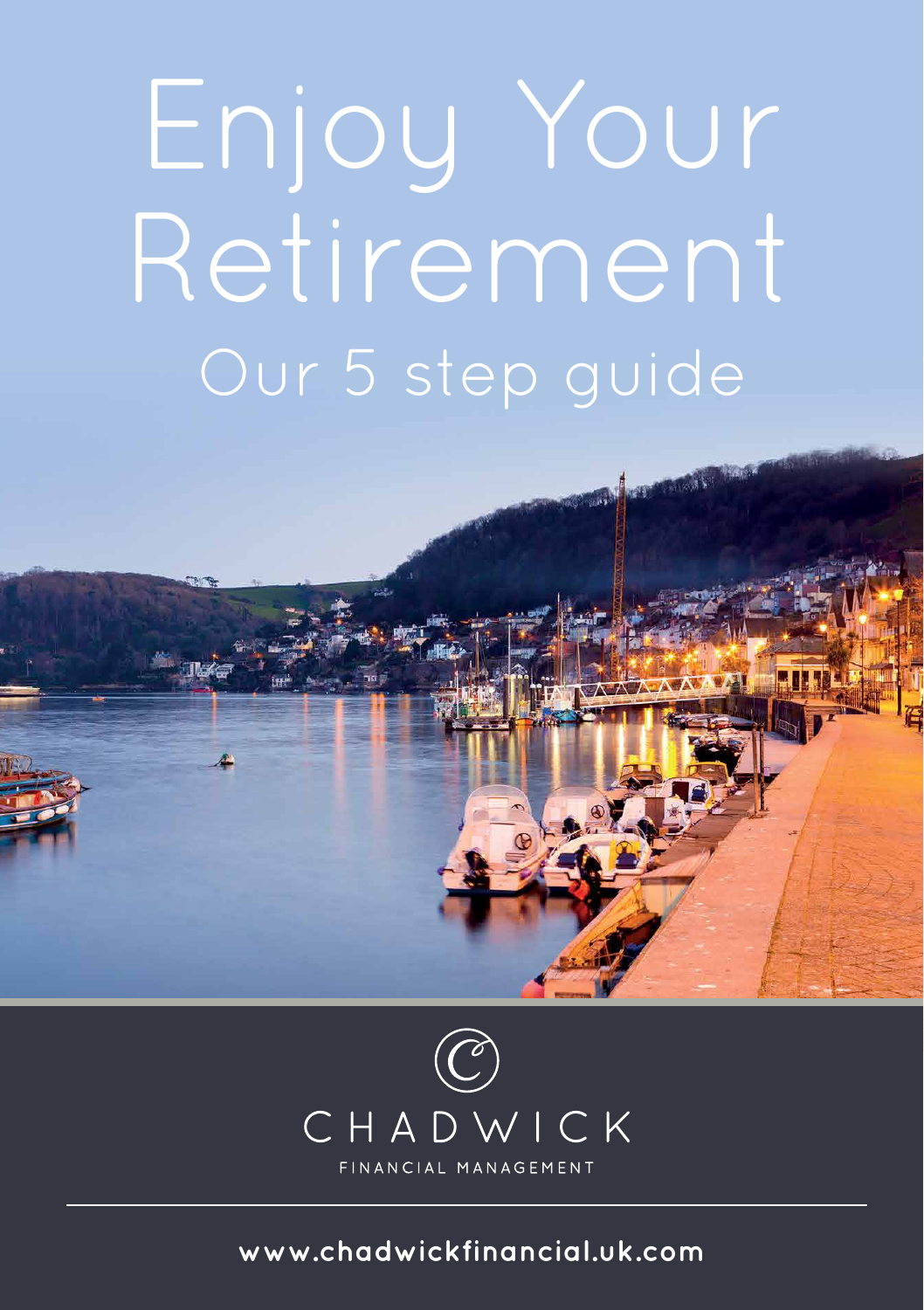## About Us

**With offices in Dartmouth since 1983, we deal with all the things you would expect - pensions, investments, life assurance, mortgages and so on - but our priority is to get to know you and understand what makes you tick. Then we can really make a difference to your life. We use the latest independent software together with years of experience to provide local, trusted advice.**

**We just think of it as doing our professional utmost to exceed the standard of service you should expect, treating you in the way we'd like to be treated ourselves.** 



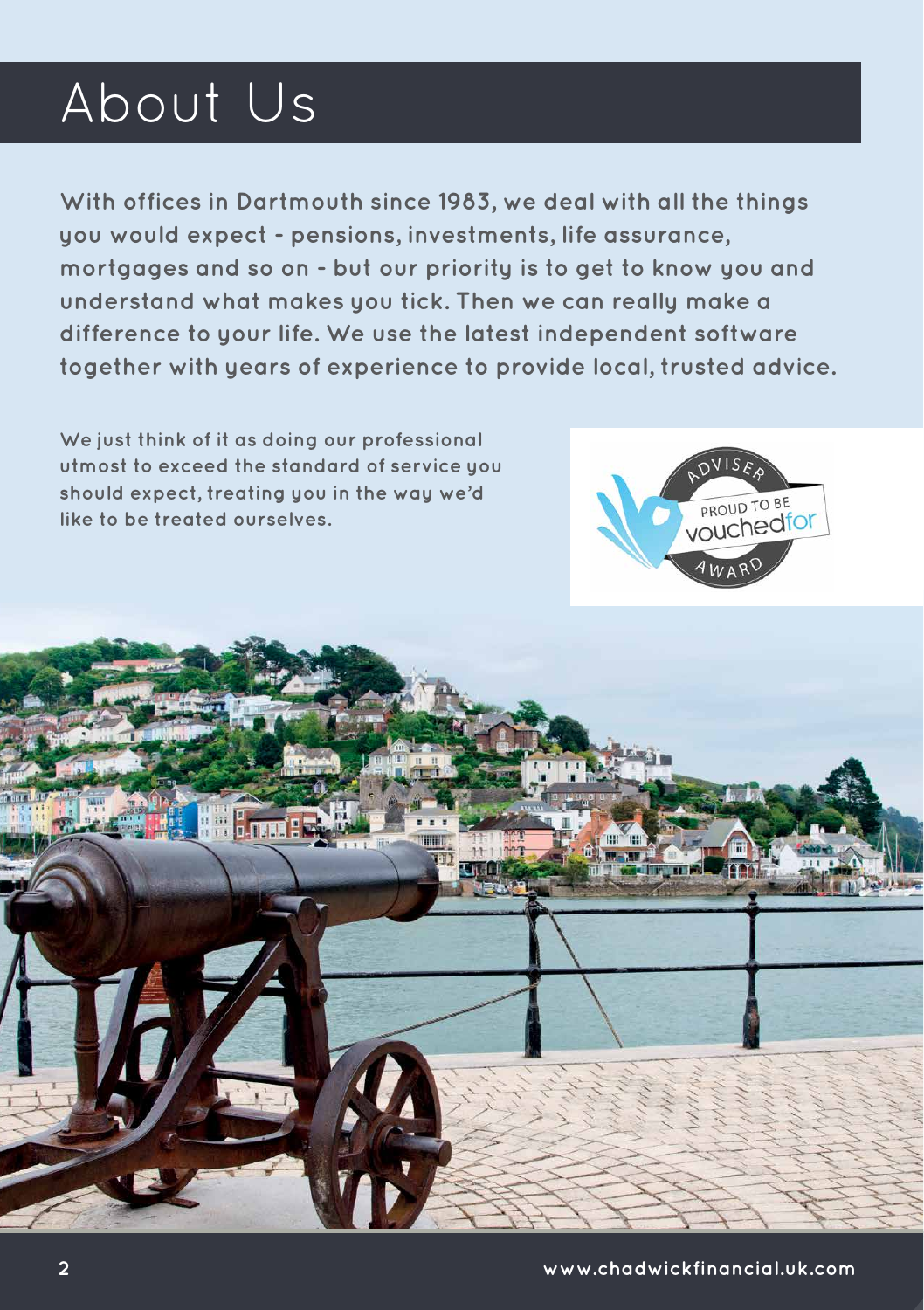### Introduction

**There's plenty to think about as you get closer to retirement. The most important thing is to make sure that you can access your pension savings when you need to.**

**Chadwick are here to help you understand what you've got and how you can access it. This 5 step guide will outline the different options available and help you to make the most of your money.**

**1 STEP**

**Find out what you've got Page 4**

**2 STEP**

**Plan for your future Page 5**

**3 STEP**

**Know your options Page 6-7**

**4 STEP**

**Take Advice Page 8**

**5 STEP**

**Make your decision Page 9**

#### **Call us**

**Let's arrange an introductory meeting at our expense to fully explain how our service works, identify your primary financial needs and objectives and answer any questions.**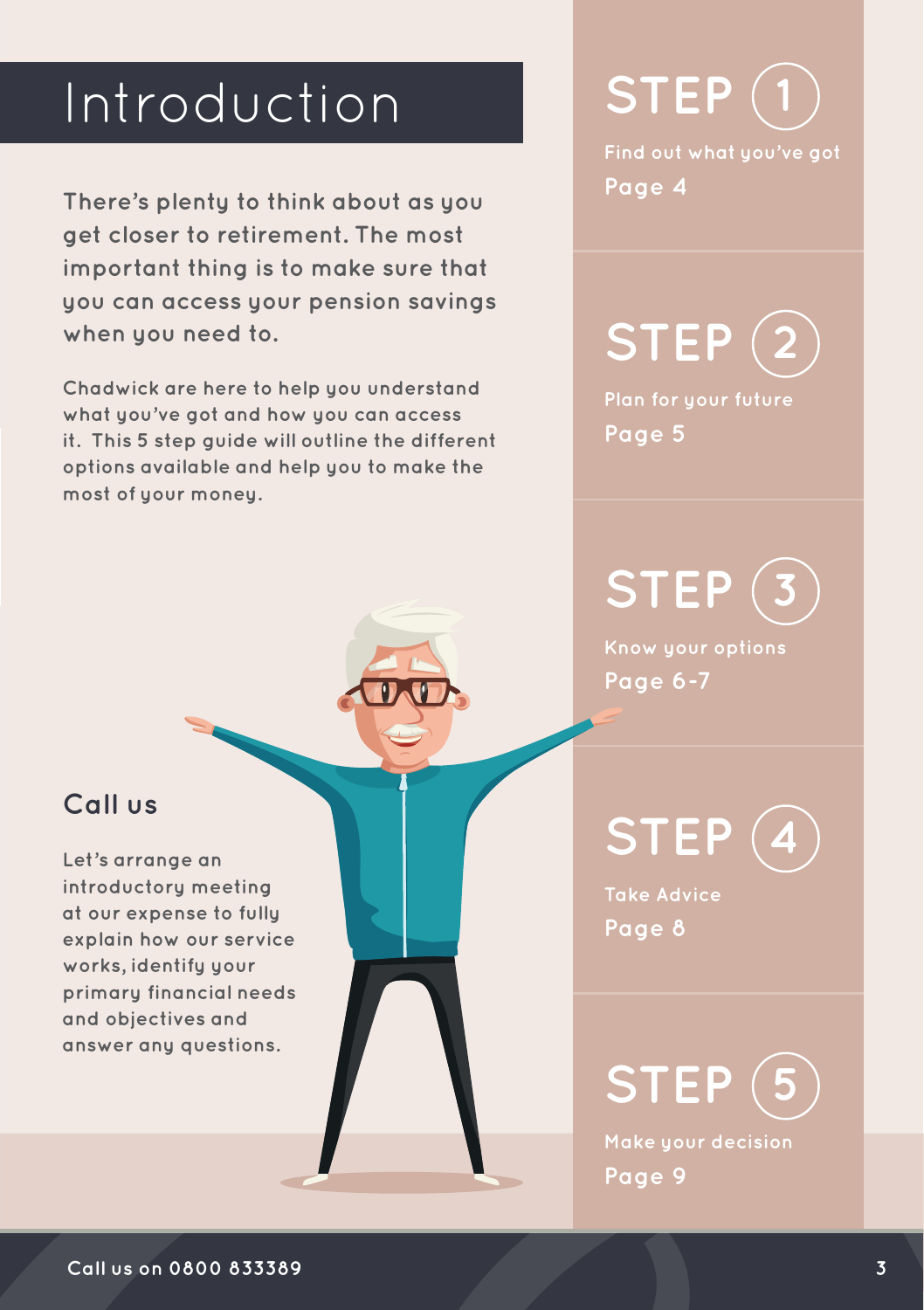### **Find out what STEP**  $\bigcup$   $\bigcup$   $\bigcup$   $\bigcup$   $\bigcup$   $\bigcup$   $\bigcup$   $\bigcup$   $\bigcup$   $\bigcup$   $\bigcup$   $\bigcup$   $\bigcup$   $\bigcup$   $\bigcup$   $\bigcup$   $\bigcup$   $\bigcup$   $\bigcup$   $\bigcup$   $\bigcup$   $\bigcup$   $\bigcup$   $\bigcup$   $\bigcup$   $\bigcup$   $\bigcup$   $\bigcup$   $\bigcup$   $\bigcup$   $\bigcup$   $\bigcup$   $\bigcup$   $\bigcup$   $\bigcup$   $\bigcup$

**Whether you keep your pension statements safe in a folder or they're filed in the back of a cupboard, the first thing to do is check what policies you've got.**

**You may have collected numerous pensions over the years through changing employment, or you may have just one. If you bring any statements to Chadwick, we will request your authority to speak to the pension companies on your behalf. This will enable us to get all the information necessary for you to make an informed decision about the next steps.**

**If you can't remember who your pension provider is you may need to contact a previous employer to find out. You could also use the Government Pension Tracing Service www.gov.uk/find-pension-contact-details.**

**Remember: pensions are only one way of funding your retirement. We're here to discuss all your options including using savings, ISAs, property and investments to fund your lifestyle in retirement.**

#### **Get a State Pension Forecast**

**You can do this online at www.gov.uk/check-statepension**

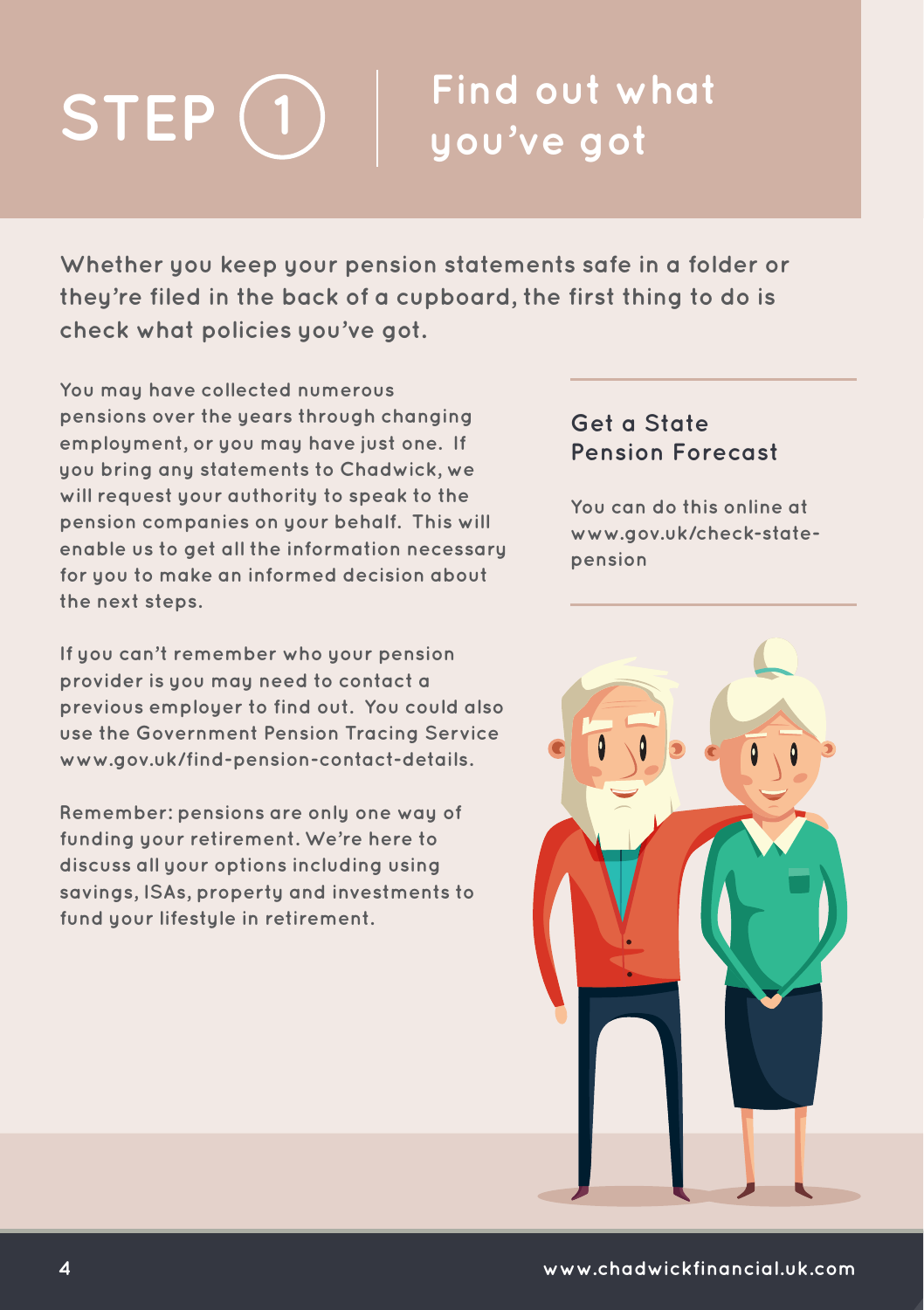

**To ensure you have a comfortable retirement you need to make sure you'll have enough money to live on. But we can't do this until we have a rough idea of how much money you're likely to need.**

**You work out the expenditure, we'll do the income and together we can come up with a plan so that you'll have enough money to manage in retirement.**

**Have you tried the retirement calculator on our website?**

#### **Monthly estimated expenditure in retirement**

| <b>Rent/Mortgage &amp; Utilities</b> | £ |
|--------------------------------------|---|
| Food & Motoring expenses             | £ |
| Entertainment                        | £ |
| Other monthly expenses               | £ |
| Total                                | £ |

**You will find a more detailed income and expenditure spreadsheet at the back of this guide.**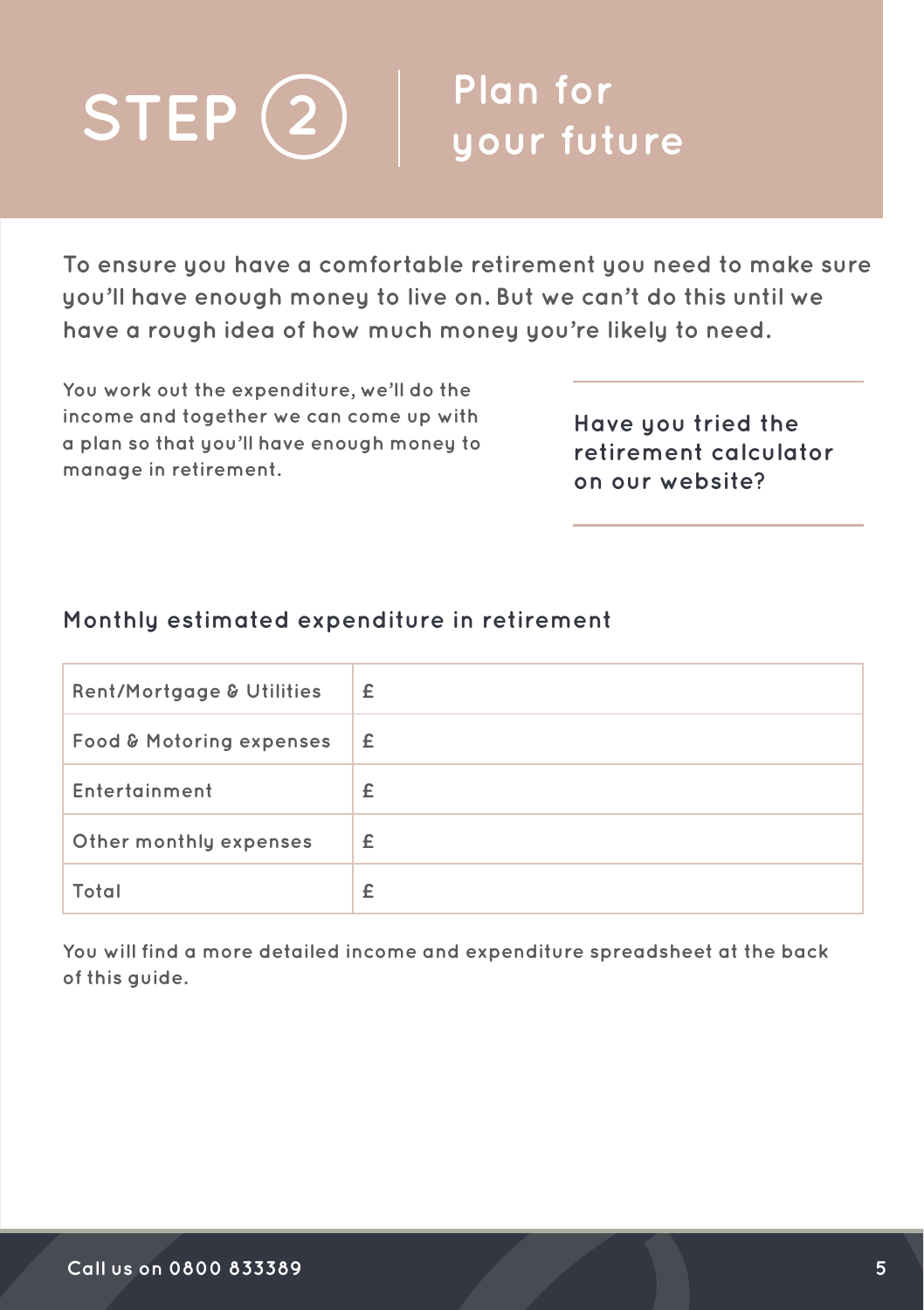## $STEP (3)$  Know your options

**There are lots of choices for taking your money, so we've categorised them into 5 main options.**

#### **1. Keep your pension where it is**

**Otherwise known as: Stay as you are, Delaying or Deferring Retirement.**

**If you don't need your money just yet, you might wish to leave your pension where it is.**

#### **Did you know?**

**Defined Benefit Scheme Pension**

**If you have a 'Scheme Pension' within a Defined Benefit scheme, the 'annual pension' available from that scheme may provide you with a better outcome than most of the 'Guaranteed Income' options available on the open market.**

#### **2. Get a guaranteed income for life / 5 years**

**Otherwise known as:** 

**Lifetime Annuities, Enhanced (or health based) Annuities, Fixed Term Annuities.**

**For many people, peace of mind and security are the most important things to consider when deciding what to do with your pension. There are a number of options that give you a guaranteed income for the rest of your life – no matter how long you live. If you're not ready to think about lifetime, consider a 5 year annuity.**

**Depending on the option you choose, the income may automatically increase over time or keep up with inflation. Likewise, the annuity may provide an income to your partner when you die. You may even qualify for enhanced levels of income as health conditions and lifestyle choices are taken into consideration.**

**You can normally take 25%\* of the value of your pension as a tax-free cash lump sum straight away, with the remainder used to give you a regular taxable income.**

**\*Depends on the type of scheme**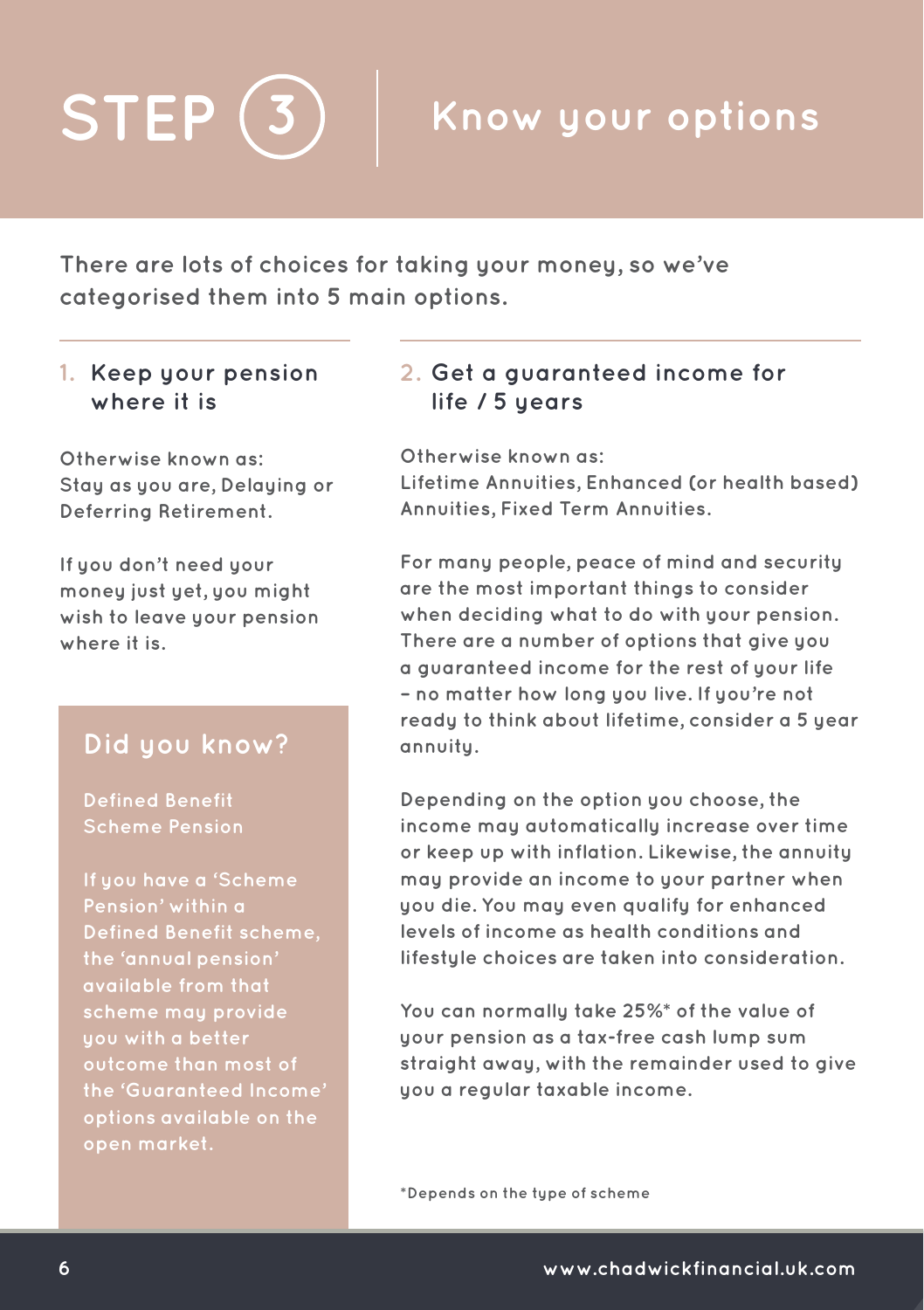#### **Did you know?**

**As a man on average you can expect to live for another 18 years and 4 months after the UK retirement age of 65. As a woman on average you can expect to live another 20 years and 9 months.\* So retirement is just the start of a whole new phase of life. \*ONS 2015 (based on 2010-2012)**

#### **3. Take your pension money in one go**

**Otherwise known as: Cash, Single Uncrystallised Funds Pension Lump Sums.**

**If you need to take all of your money immediately, this option allows you to take all or part of your pension savings in cash. The first 25% can be taken tax-free but the remaining 75% will be subject to income tax.**

**We will work with you to make sure that tax is not paid unnecessarily and that you will have adequate income for the rest of your life.**

#### **4. Pick and choose when to take money**

**Otherwise known as: Flexible Access Drawdown.**

**With this option, your pension money is invested and you can draw it out as and when you need it – similar to a savings account. As your pension money stays invested, the value could go up and down and you would need to regularly review it.**

**If you don't need all of the tax-free cash lump sum at the start; the first 25%\* will be tax-free, while the remaining 75% is taxed as income. Depending on your circumstances, you will need to consider the tax implications with this option carefully.**

**\*Of each income withdrawal**

#### **5. Combining options**

**It may also be possible to do a combination of the options above. For example, you could use some of your pension money to provide a guaranteed income and give the rest a chance to grow.**

**The charges may be different on some or all of these of options, so it's important to check them out.**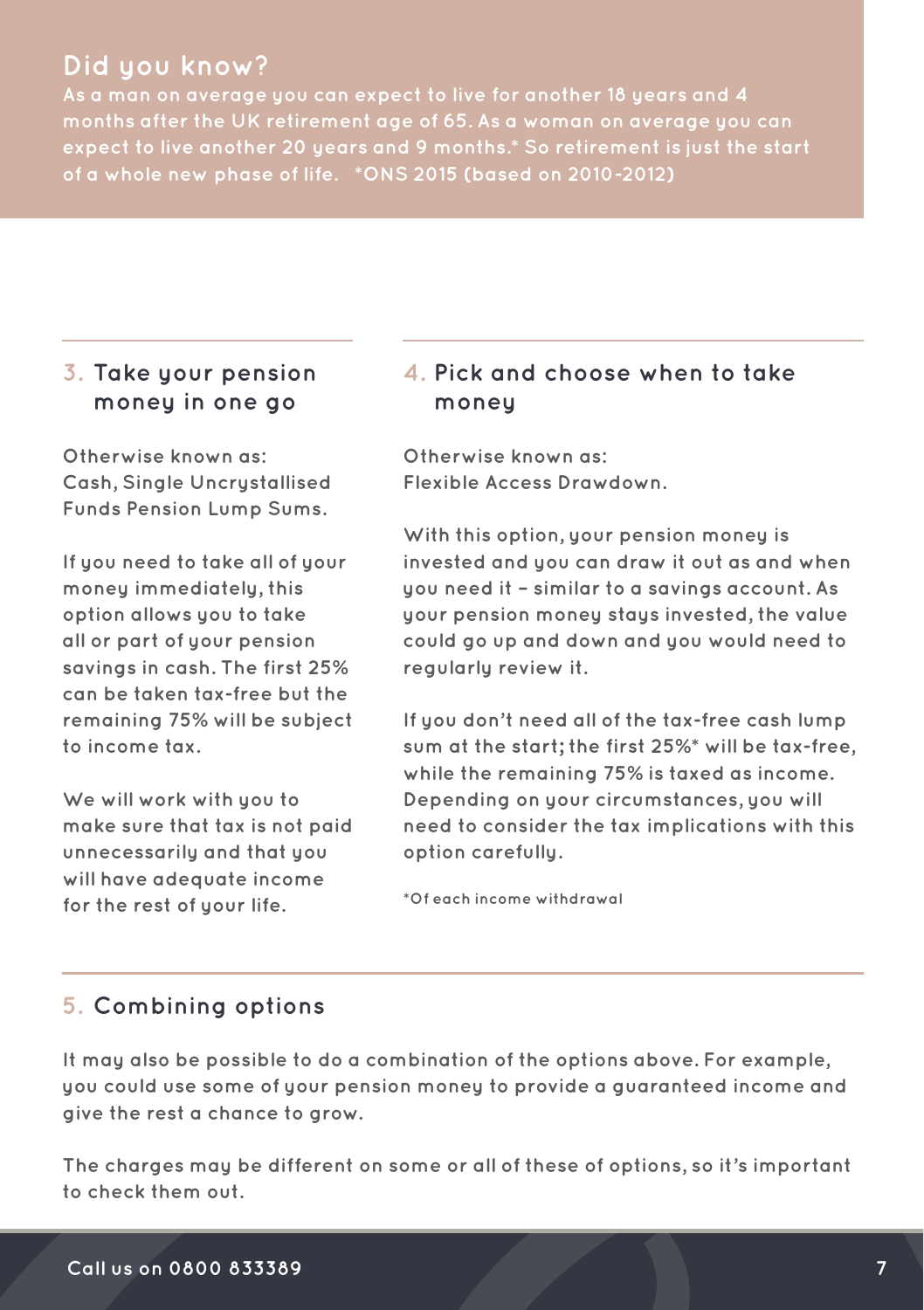## **STEP 4 Take Advice**

**According to research by Old Mutual Wealth (OMW), UK savers who have sought financial advice had on average £7,000 more a year to spend in retirement\*.**

**However, with just 14% of the 1,206 individuals surveyed by OMW taking advice, there remains a vast advice gap. Many of us happily pay for the skills of a lawyer, architect, cleaner, gardener and even someone to hang wallpaper. Why should financial affairs be any different?**

**The OMW research suggested that those who have seen an adviser, even just once, experienced a benefit to the tune of £7,000 per year in retirement – in comparison to those who have not taken financial advice. This has been a jump of £3,700 more per year since 2014, leading OMW to conclude the value of advice has increased in the last few years. Research by Unbiased found that over a third (34%) of those who have purchased or arranged a financial product themselves have later regretted the decision.**  **At Chadwick, we never charge for the initial meeting because we can't give any advice without getting to know you. Fees are explained at the outset and there are no hidden charges. What have you got to lose?**

**Call 0800 833389 now to book your appointment.**

#### **Beware of Pension Scams**

**Many people have lost a lot of money to internet fraudsters or cold callers. The Pensions Regulator has some helpful information on how to protect yourself from scams.**

**Find out more online at www.thepensionsregulator.gov.uk**

**\*https://www.adviserpointsofview.com/2017/12/seeing-adviser-even-can-net-retirees-7000-year**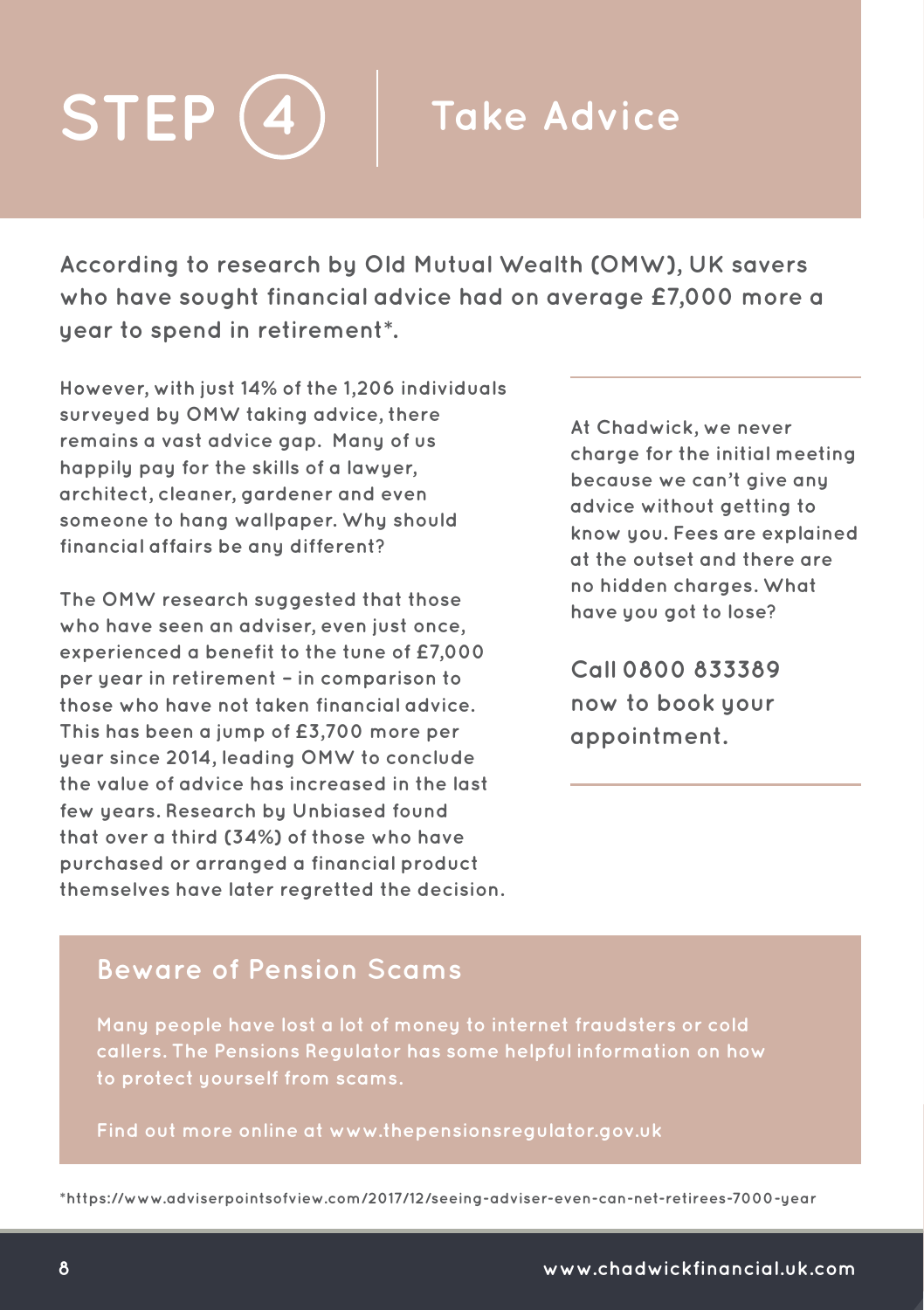

## **Make your**

**We will outline all your options in a retirement benefit options report, before working with you to make a decision.**

**When you've made your choice, we will help you with all the paperwork and follow the application through to completion. Our admin team are available to answer any questions and give progress updates any time.** 

**If you receive any paperwork that you're not sure about, the Chadwick team will be here to help.**

 $\bullet$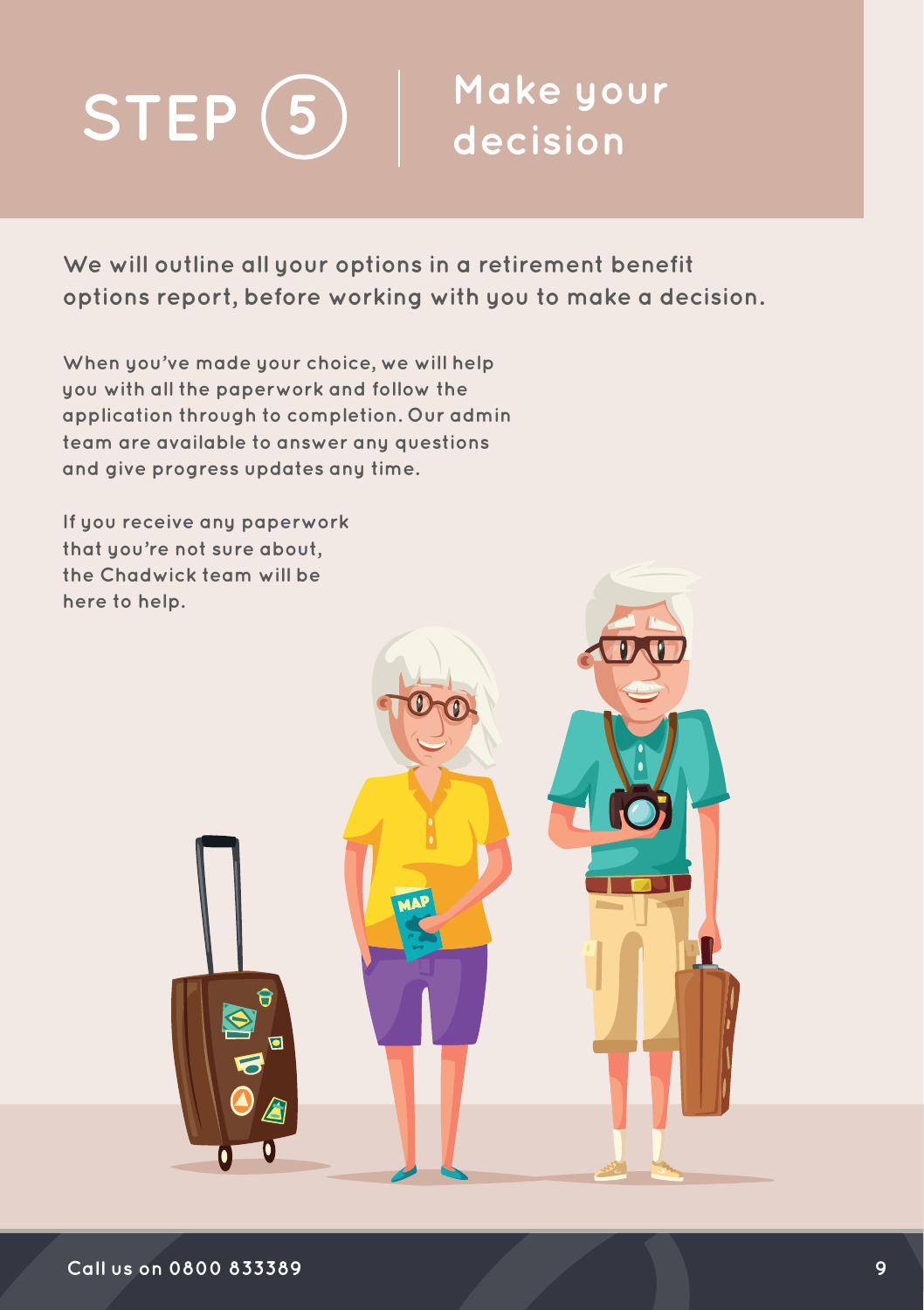## The Way We Work

#### **Welcome**

**We will arrange an introductory meeting at our expense to fully explain how our service works, identify your primary financial needs and objectives and answer any questions**

#### **Get to know you**

Your Adviser will work with you to fully understand your objectives **and develop these into well-defined goals. This will involve gathering financial information on any existing plans to enable us to provide a comprehensive picture of your circumstances**

#### **Research and Preparation**

**Once your objectives are agreed, we will discuss any key considerations with you assess your attitude to risk. We will then conduct the required research and planning to consider potential benefits and potential solutions to your objectives including the suitability of any existing plans Research and Report fee due at this stage = £995**

#### **Tailored proposal and present your plan**

**We will present our recommendations to you and take you through them stage by stage. We will set out specific and realistic recommendations aimed to achieve your stated objectives over an agreed time period**

#### **Action**

**Once you fully understand our recommendations and you are happy with them and the associated fees which we will explain to you, we will put these into action**

#### **Ongoing Review**

**You can agree to an ongoing service from us. This allows us to review your plans to make sure they are on track with your objectives. Our reviews will take account of any changes to your personal circumstances, financial market conditions and relevant legislation**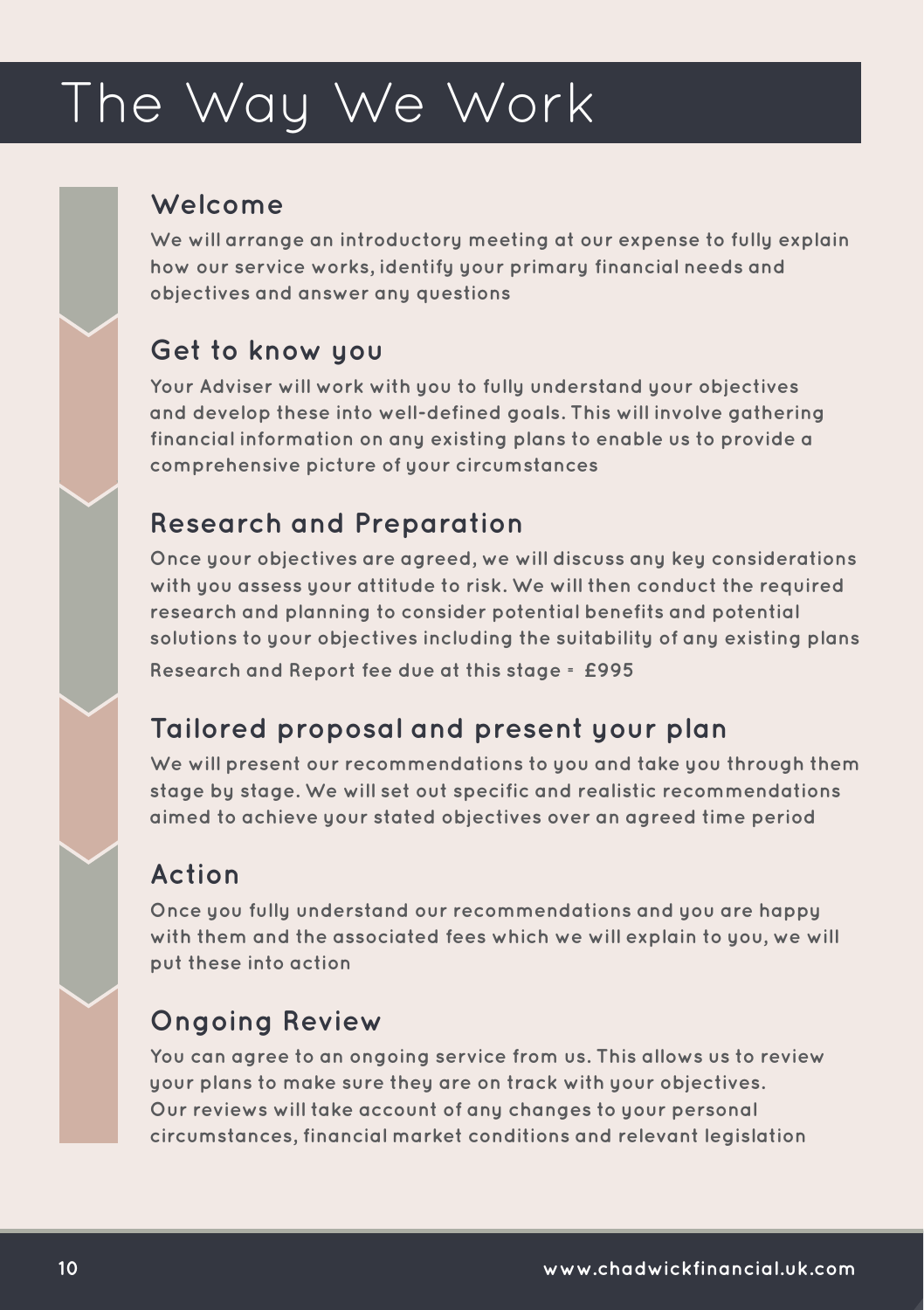## Points to consider

**Nobody can predict what the future will bring, and retirement planning is made harder by not knowing our 'date of dispatch'. However, you can certainly plan ahead.** 

#### **Here are some points for you to consider:**

- **• How far will my savings need to stretch?**
- **• How might this impact my monthly costs?**
- **• Will I need to provide financial support to my loved ones during my retirement?**
- **• How will my health change as I age? Are there any pre-existing health or family health conditions that may provide an indication?**
- **• How would I like to spend my time and how will my lifestyle change as I get older?**
- **• What is my life expectancy?**

**Once you have a clearer picture of what your retirement might look like, you're in a much stronger position to plan ahead.** 

#### **Ask yourself:**

- **• Do I want or need guaranteed income for the remainder of my life or would I prefer to pick and choose when to take income?**
- **• Do I feel comfortable taking investment risk?**
- **• Do I have sufficient pension money to support the kind of lifestyle I want to lead?**
- **• Do I want to take a cash lump sum?**
- **• Do I want to minimise tax by managing how and when I access money?**

#### **Need more help?**

**Pension Wise www.pensionwise.gov.uk or call 0800 138 3944**

**The Money Advice Service for free impartial money advice www.moneyadvice service.org.uk**

**The Pensions Advisory Service (TPAS) www.pensionsa dvisoryservice.org.uk they will provide telephone guidance on 0300 123 1047**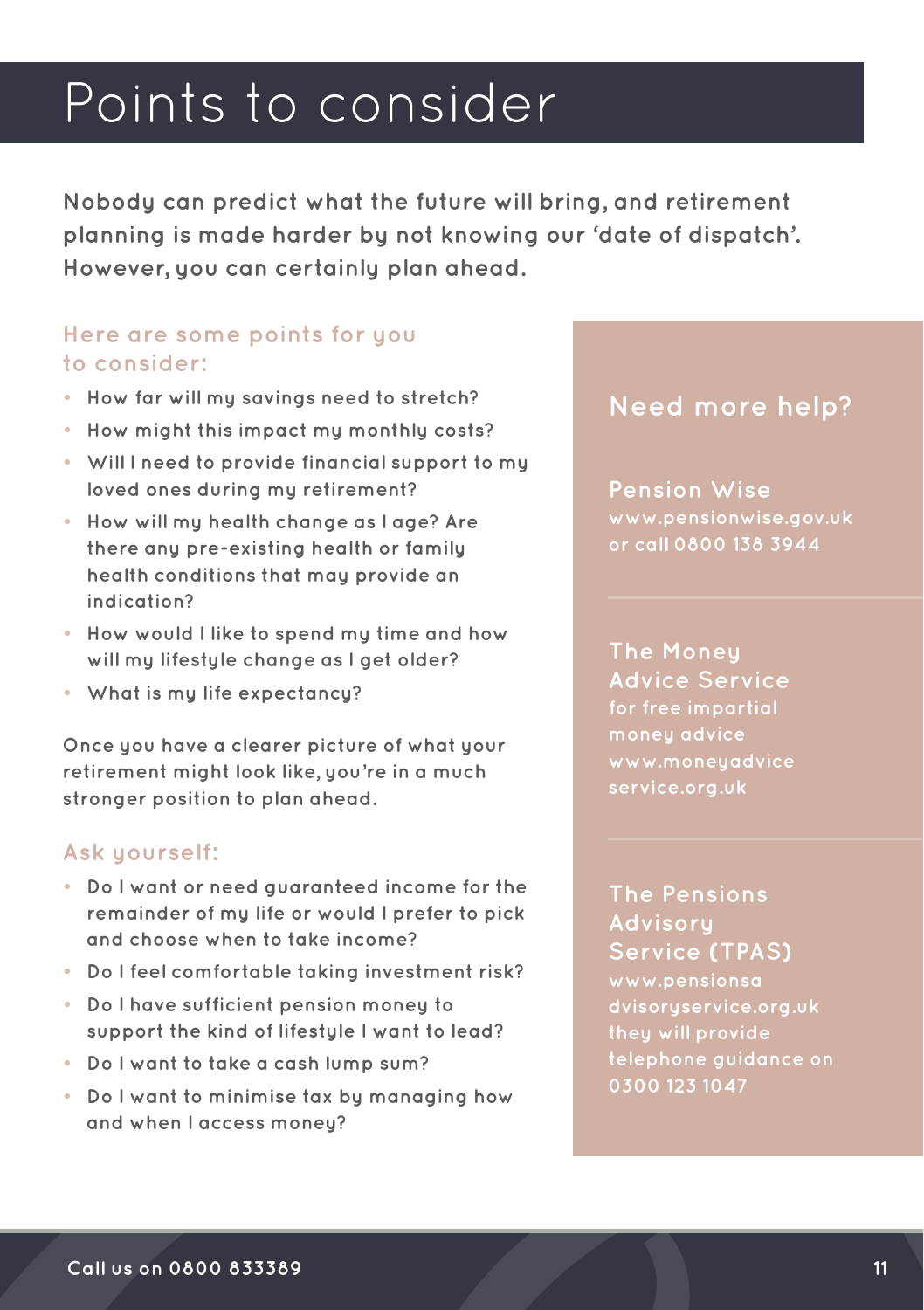## Basic budgeting

#### **Work out how much you will need in retirement**

**To ensure you have a comfortable retirement you need to make sure you'll have enough money to live on. Here you can work out how much income you'll have, how much your expenses are likely to be and if you'll have enough money to manage in retirement.**

#### **1. Estimate your income**

**Most people have more than one source of income in retirement. It's important to identify all your sources of income to see how much you'll have to live on compared to your income today.** 

|      | <b>Income Sources</b>                                                                                                                      | <b>Now</b><br>(per month) |             | When you retire<br>(per month) |         |
|------|--------------------------------------------------------------------------------------------------------------------------------------------|---------------------------|-------------|--------------------------------|---------|
|      |                                                                                                                                            | You                       | Partner You |                                | Partner |
| Work | This income is not guaranteed for life and will fall<br>if you cut down on work or stop altogether.                                        | £                         | £           | £                              | £       |
|      | <b>State Pension (secure)</b><br>This income is guaranteed for life and will rise<br>and fall by at least the rate of inflation each year. | £                         | £           | £                              | £       |
|      | Defined benefit pensions (secure)<br>This income is guaranteed for life and usually<br>rises each year.                                    | £                         | £           | £                              | £       |
|      | <b>State benefits</b><br>This income may be affected if your<br>circumstances change.                                                      | £                         | £           | $\mathbf{f}$                   | £       |
|      | Other income<br>This could be from savings, investments and any<br>property you own. This income can vary.                                 | £                         | £           | £                              | £       |
|      | Pension pot income<br>This can provide you with a flexible income but it<br>may not be guaranteed for life.                                | £                         | £           | £                              | £       |
|      | <b>Total income</b>                                                                                                                        | £                         | £           | £                              | £       |
| A    | Total household income                                                                                                                     | £                         |             | £                              |         |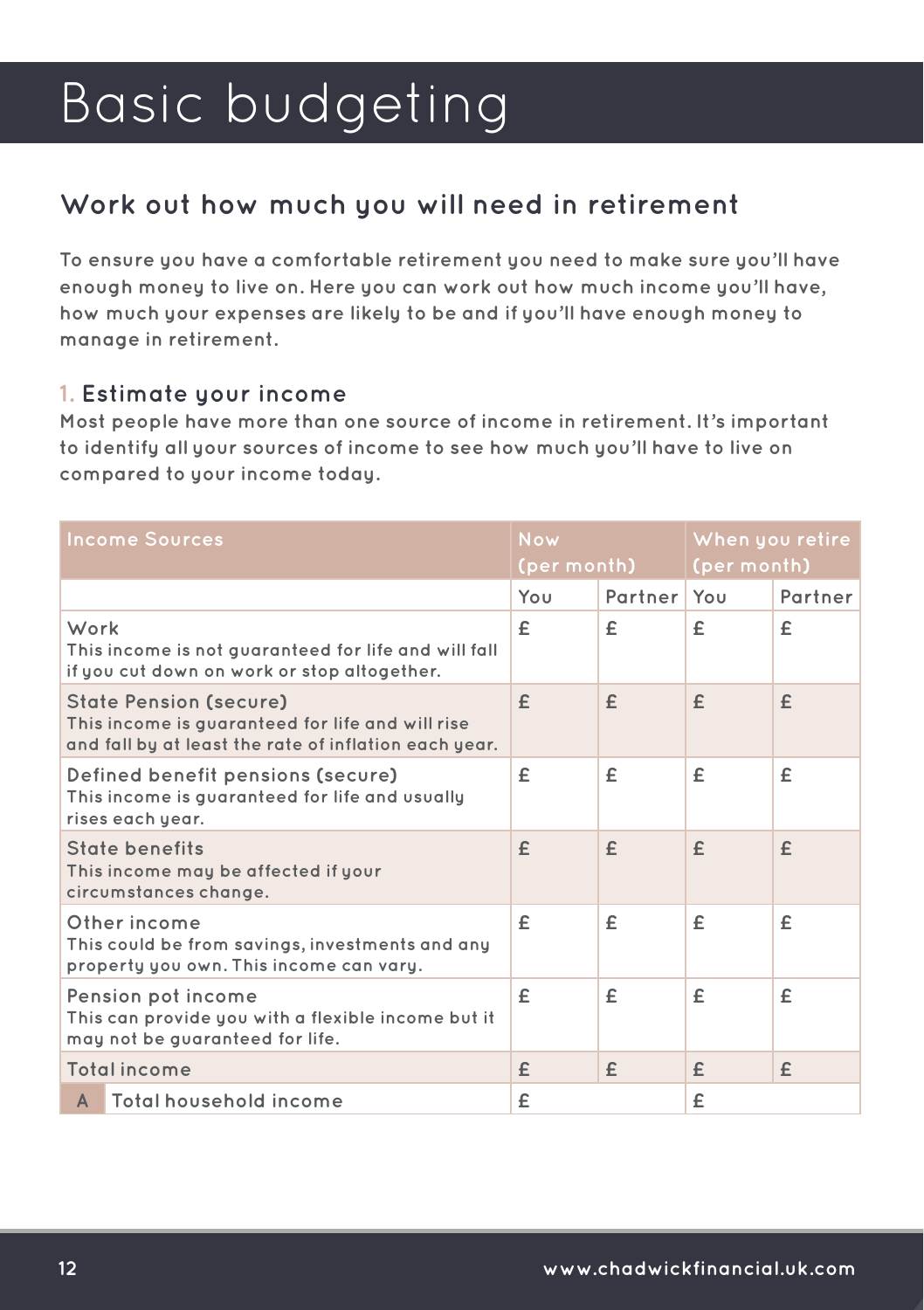#### **2. Calculate your outgoings**

**Your spending is likely to change when you retire. For example, you may no longer have a mortgage or work expenses but if you spend more time at home your household bills may increase.**

|                                                                                                                                         | Outgoings                                                                                                                           | <b>Now</b><br>(per month) you retire | When<br>(per month) |
|-----------------------------------------------------------------------------------------------------------------------------------------|-------------------------------------------------------------------------------------------------------------------------------------|--------------------------------------|---------------------|
|                                                                                                                                         | Household bills<br>For example, mortgage/rent, Council Tax, electricity, gas,<br>water, buildings insurance and contents insurance. | £                                    | £                   |
| TV, Internet, Phones<br>For example, home/mobile phones, broadband, satellite/<br>digital TV, TV licence and film/sports subscriptions. |                                                                                                                                     | £                                    | £                   |
| Living costs<br>For example, food, toiletries, takeway, hairdressers, sports/<br>gym memberships, cigarettes, tobacco and alcohol.      |                                                                                                                                     | £                                    | £                   |
|                                                                                                                                         | <b>Borrowing</b><br>For example, loan repayments, credit card repayment,<br>overdraft charges and bank charges.                     | £                                    | £                   |
|                                                                                                                                         | <b>Family and friends</b><br>For example, maintenance/child support, pet food, vet bills.                                           | £                                    | £                   |
| Travel                                                                                                                                  | For example, bus/tube/train fares, vehicle tax, vehicle<br>insurance, loan repayments, repairs and maintenance.                     | £                                    | £                   |
| B.                                                                                                                                      | <b>Total Outgoings</b>                                                                                                              | £                                    | £                   |

#### **3. Compare your budgets**

**Calculate your current monthly budget and compare it with your retirement budget. If you'll have enough secure, regular income to cover your expenses, that's good. If not, you'll either need to increase your income or reduce your spending to make ends meet..**

|                        | <b>Now</b><br>(per month) | When you retire<br>(per month) |
|------------------------|---------------------------|--------------------------------|
| Total household income |                           |                                |
| Total outgoings        |                           |                                |
| A-B Difference         |                           |                                |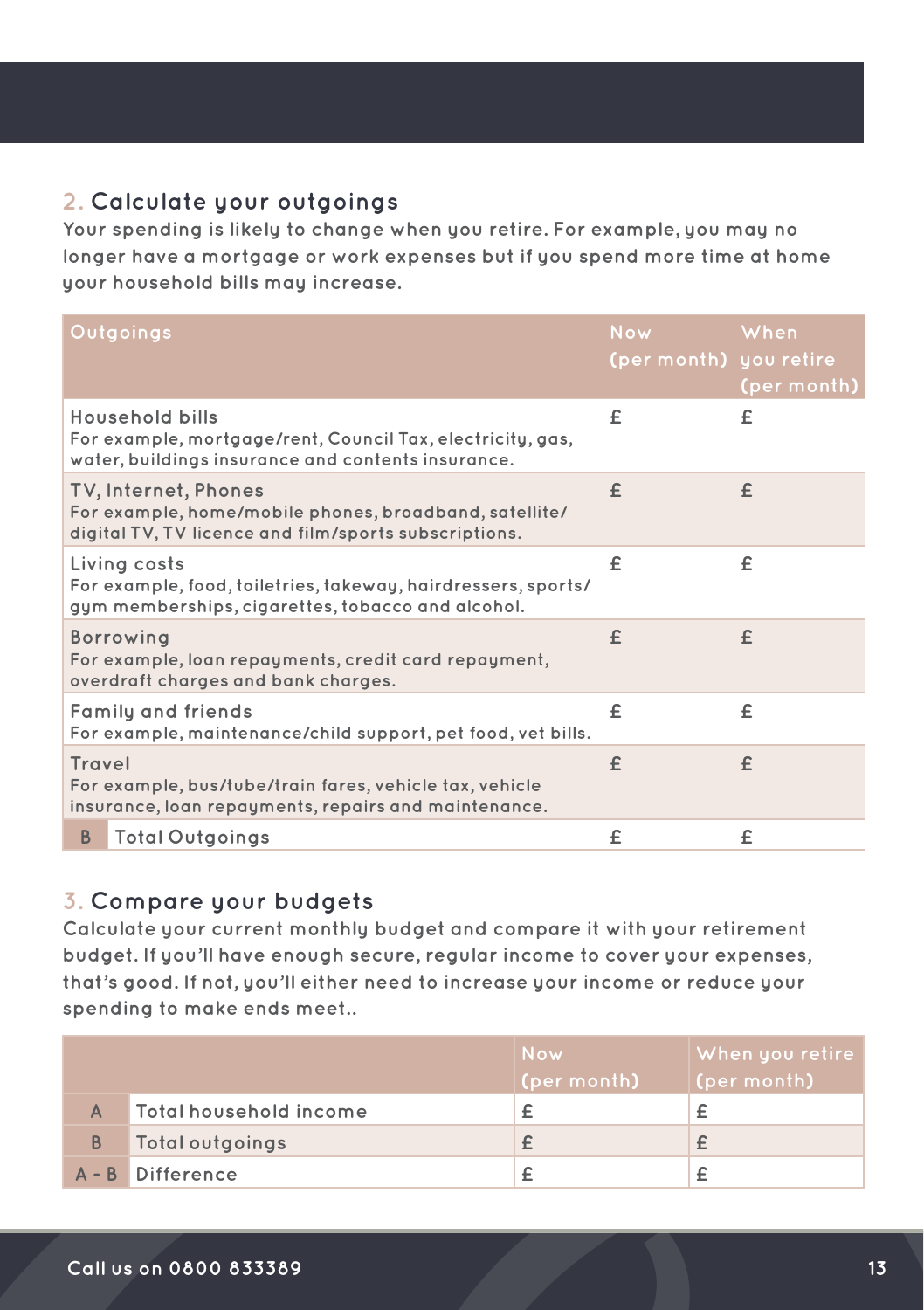## Important information

| Name of your Financial Advisor   Chadwick Financial Management |  |
|----------------------------------------------------------------|--|
|----------------------------------------------------------------|--|

| Telephone | 0800 833389             |
|-----------|-------------------------|
| Email     | discover@chadfinman.com |

| <b>Pension Provider</b>           |  |
|-----------------------------------|--|
| <b>Contact Details</b>            |  |
| <b>Employer/Employment Period</b> |  |
| <b>Fund Value</b>                 |  |

| <b>Pension Provider</b>           |  |
|-----------------------------------|--|
| <b>Contact Details</b>            |  |
| <b>Employer/Employment Period</b> |  |
| <b>Fund Value</b>                 |  |

| <b>Pension Provider</b>           |  |
|-----------------------------------|--|
| <b>Contact Details</b>            |  |
| <b>Employer/Employment Period</b> |  |
| <b>Fund Value</b>                 |  |

| <b>Pension Provider</b>           |  |
|-----------------------------------|--|
| <b>Contact Details</b>            |  |
| <b>Employer/Employment Period</b> |  |
| <b>Fund Value</b>                 |  |

| <b>Pension Provider</b>           |  |
|-----------------------------------|--|
| <b>Contact Details</b>            |  |
| <b>Employer/Employment Period</b> |  |
| <b>Fund Value</b>                 |  |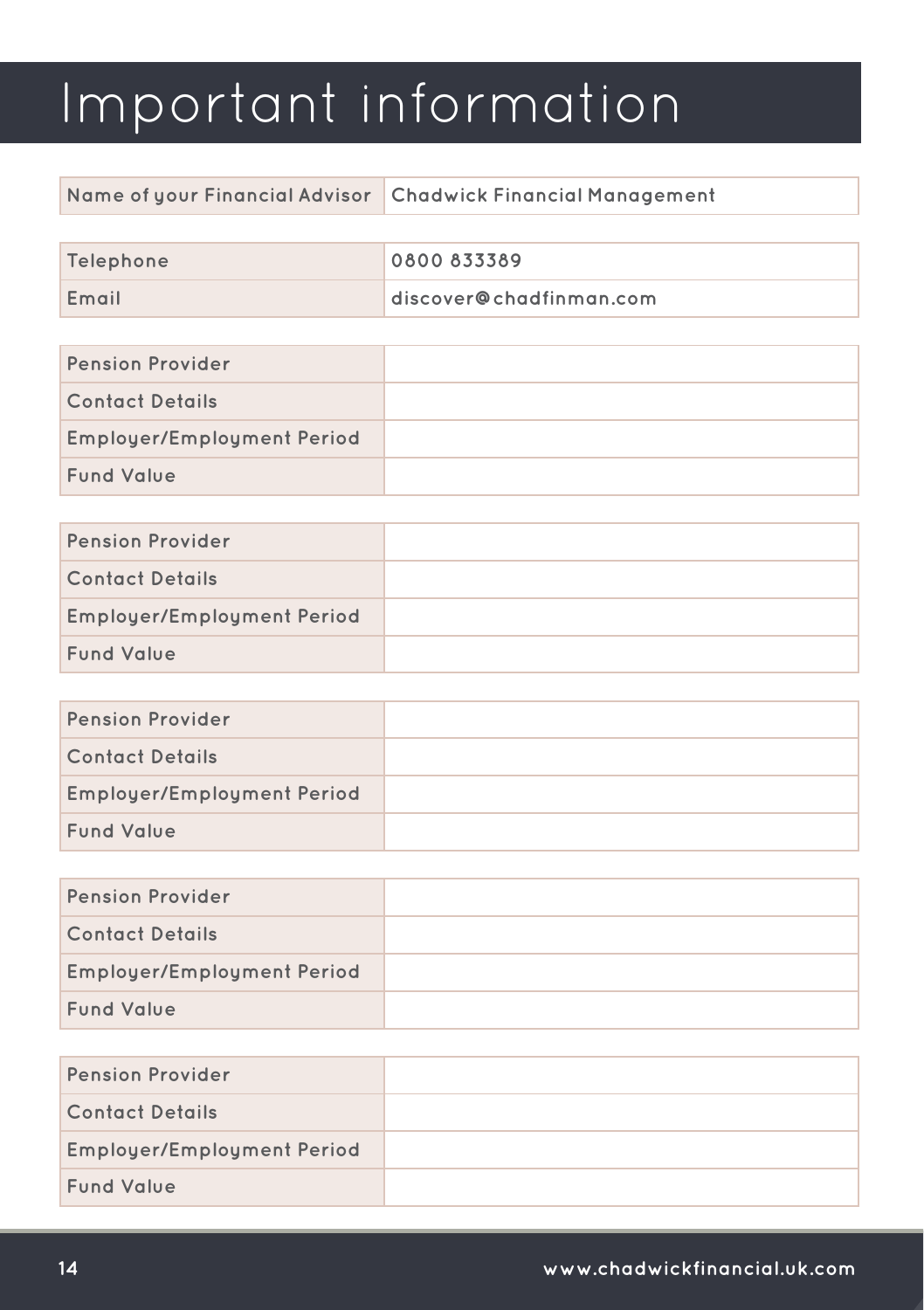## Notes